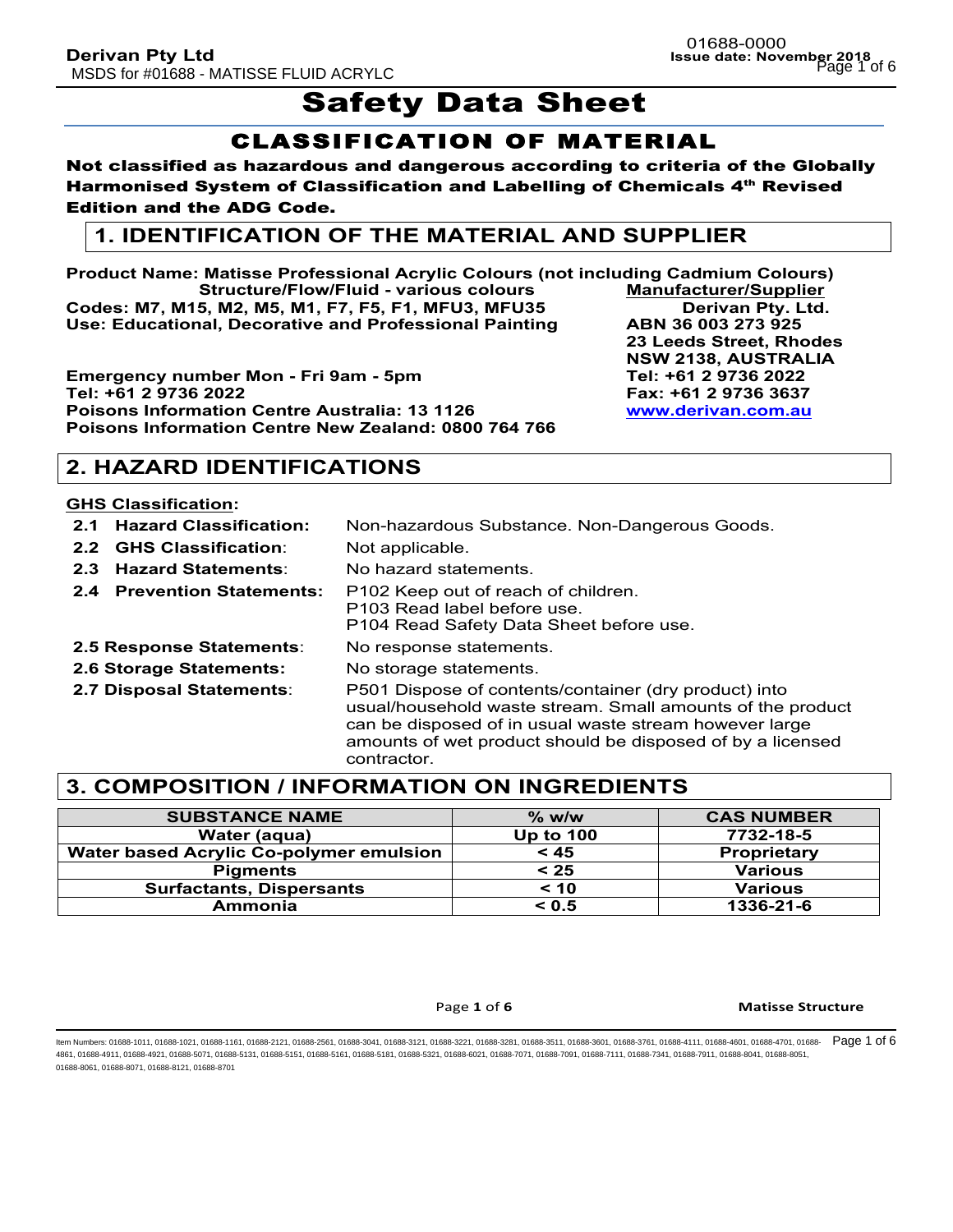## **4. FIRST AID AND MEASURES**

#### **4.1 Description of Necessary First Aid Measures**

| Ingestion: | Immediately remove product from the mouth and rinse mouth out with plenty<br>of water. Then provide water slowly and as much as casualty can comfortably<br>drink. If discomfort persists or symptoms develop, seek medical attention.                                                           |
|------------|--------------------------------------------------------------------------------------------------------------------------------------------------------------------------------------------------------------------------------------------------------------------------------------------------|
| Eye:       | Immediately hold the eyes open and wash with fresh running water. Ensure<br>complete irrigation of the eye by keeping the eyelids apart and away from the<br>eye and moving the eyelids by occasionally lifting the upper and lower lids. If<br>pain persists or recurs, seek medical attention. |
| Skin:      | Not applicable for normal use. If skin reaction or irritation occurs, discontinue<br>use and seek medical attention.                                                                                                                                                                             |
| .          |                                                                                                                                                                                                                                                                                                  |

#### **Inhalation:** If fumes or combustion products are inhaled, remove to fresh air.

#### **4.2 Medical Attention and Special Treatment**

**First Aid Facilities:** No special facilities required.

**Comments:** Treat according to person's condition and specifics of exposure.

**Advice to Doctor:** Treat symptomatically.

## **5. FIRE-FIGHTING MEASURES**

#### **5.1 Suitable Extinguishing Equipment:**

Carbon dioxide, dry chemical powder, water spray or fog and foam may be used as extinguishing media.

#### **5.2 Specific Hazards Arising From the Chemical:**

Non-flammable and on combustion, may emit toxic fumes of carbon monoxide (CO). May also emit acrid smoke.

#### **5.3 Special Protective Equipment and Precautions For Fire Fighters:**

Determine the need to evacuate or isolate the area according to your local emergency plan. Fire fighters should wear self-contained breathing apparatus to minimise risk of exposure to vapour or products of combustion**.**

## **6. ACCIDENTAL RELEASE MEASURES**

## **6.1 Personal Precautions, Protective Equipment and Emergency Procedures:**

Transfer material to a suitable labelled container for recycling or disposal.

#### **6.2 Environmental Precautions:**

Do not allow large quantities to enter drains or surface waters.

#### **6.2 Methods and Materials for Containment and Clean Up:**

In case of gross spillage wear protective equipment to prevent eye contact. Bund area using dry sand or other inert materials to prevent run off into drains and waterways. Pump or scoop any free liquid into an appropriate container for disposal. Clean up spill area with absorbent dry sand, vermiculite or other inert material. Collect and seal in properly labelled container(s) for disposal as per local regulations. Do not flush to drains, waterways or sewers.

**Page 2** of 6 **Matisse Structure** 

ltem Numbers: 01688-1011, 01688-1021, 01688-1161, 01688-2121, 01688-2561, 01688-3041, 01688-3211, 01688-3281, 01688-3511, 01688-3761, 01688-3761, 01688-4711, 01688-4601, 01688-4701, 01688-4701, 01688-4701, 01688-4701, 0168 4861, 01688-4911, 01688-4921, 01688-5071, 01688-5131, 01688-5151, 01688-5161, 01688-5181, 01688-5321, 01688-6021, 01688-7071, 01688-7091, 01688-7111, 01688-7341, 01688-7911, 01688-8041, 01688-8051, 01688-8061, 01688-8071, 01688-8121, 01688-8701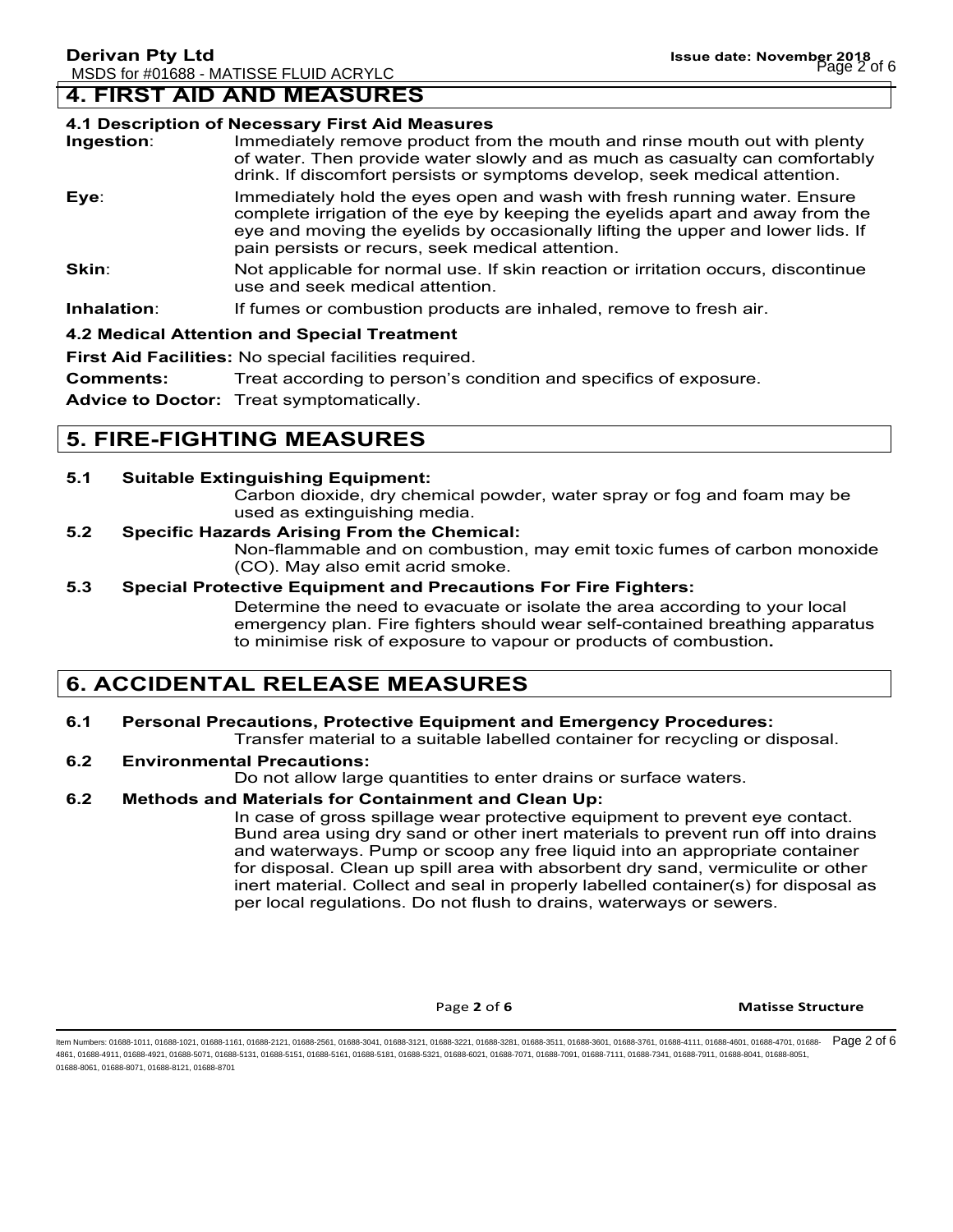#### **7. HANDLING AND STORAGE**

#### **7.1 Precautions for Safe Handling:**

Do not take internally. Exercise good industrial hygiene practice. Wash after handling, especially before eating, drinking or smoking.

#### **7.2 Conditions for Safe Storage, Including Any Incompatibilities:**

Store in a cool, dry area, away from heat and out of direct sunlight. Keep in an original container and away from oxidising agents and foodstuff containers.

## **8. EXPOSURE CONTROLS / PERSONAL PROTECTION**

#### **8.1 Exposure Guidelines**:

No exposure standards are available for this product; however, the following exposure guidelines have been published by Safe Work Australia Workplace Exposure Standards for Airborne Contaminants.

### **Ammonia: 8hr TWA = 17 mg/m3 (25ppm)**

#### **15 min STEL = 24 mg/m3 (35ppm)**

- **8.2 Biological Limit Values**: Not known.
- **8.3 Engineering Controls**: Maintain adequate ventilation at all times. In most circumstances natural ventilation systems are adequate.

#### **8.4 Personal Protection Equipment:**

**Eye/Face Protection**: Safety glasses with side shields, goggles or full-face shield as appropriate are recommended. Final choice of appropriate eye/face protection will vary according to individual circumstances i.e. methods of handling or engineering controls and according to risk assessments undertaken. Eye protection should conform to Australian/New Zealand Standard AS/NZS 1337

#### **8.5 Respiratory Protection**:

Avoid breathing of vapours/mists; ensure adequate ventilation. Respiration is generally unnecessary; unless working with spray applying (airbrush equipment or some other form of atomizing spray equipment). Where breathing apparatus is required, use either respirator with organic/ammonia cartridge, or a Self-Contained Breathing Apparatus (SCBA) with positive air supply. All the breathing apparatus used to be complied with AS/NZS 1715/1716.

## **9. PHYSICAL AND CHEMICAL PROPERTIES**

**Physical Description / Properties Appearance:** Thick viscous coloured liquid **Odour: Pleasant Acrylic Odour. Specific Gravity (@ 25ºC):** 1.0 – 1.2 g/mL **Boiling Point: >** 100˚C. **Solubility in Water:** Soluble. **pH:** 8.0 – 10.0 **Viscosity (cP @ 25°C):** Not applicable. **Vapour Pressure:** Not applicable. **Vapour Density:** Not applicable. **Freezing Point (°C):** Not applicable. **Melting Point (°C):** Not applicable. **Flash Point (°C):** Not determined. **Lower and upper Explosive Limit (%):** Not applicable. Auto ignition Temp (°C): Not available. **Decomposition Temp (°C):** Not available.

Page 3 of 6 **Matisse Structure** 

ltem Numbers: 01688-1011, 01688-1021, 01688-1161, 01688-2121, 01688-2561, 01688-3041, 01688-3211, 01688-3281, 01688-3511, 01688-3761, 01688-3761, 01688-4711, 01688-4601, 01688-4701, 01688-4701, 01688-4701, 01688-4701, 0168 4861, 01688-4911, 01688-4921, 01688-5071, 01688-5131, 01688-5151, 01688-5161, 01688-5181, 01688-5321, 01688-6021, 01688-7071, 01688-7091, 01688-7111, 01688-7341, 01688-7911, 01688-8041, 01688-8051, 01688-8061, 01688-8071, 01688-8121, 01688-8701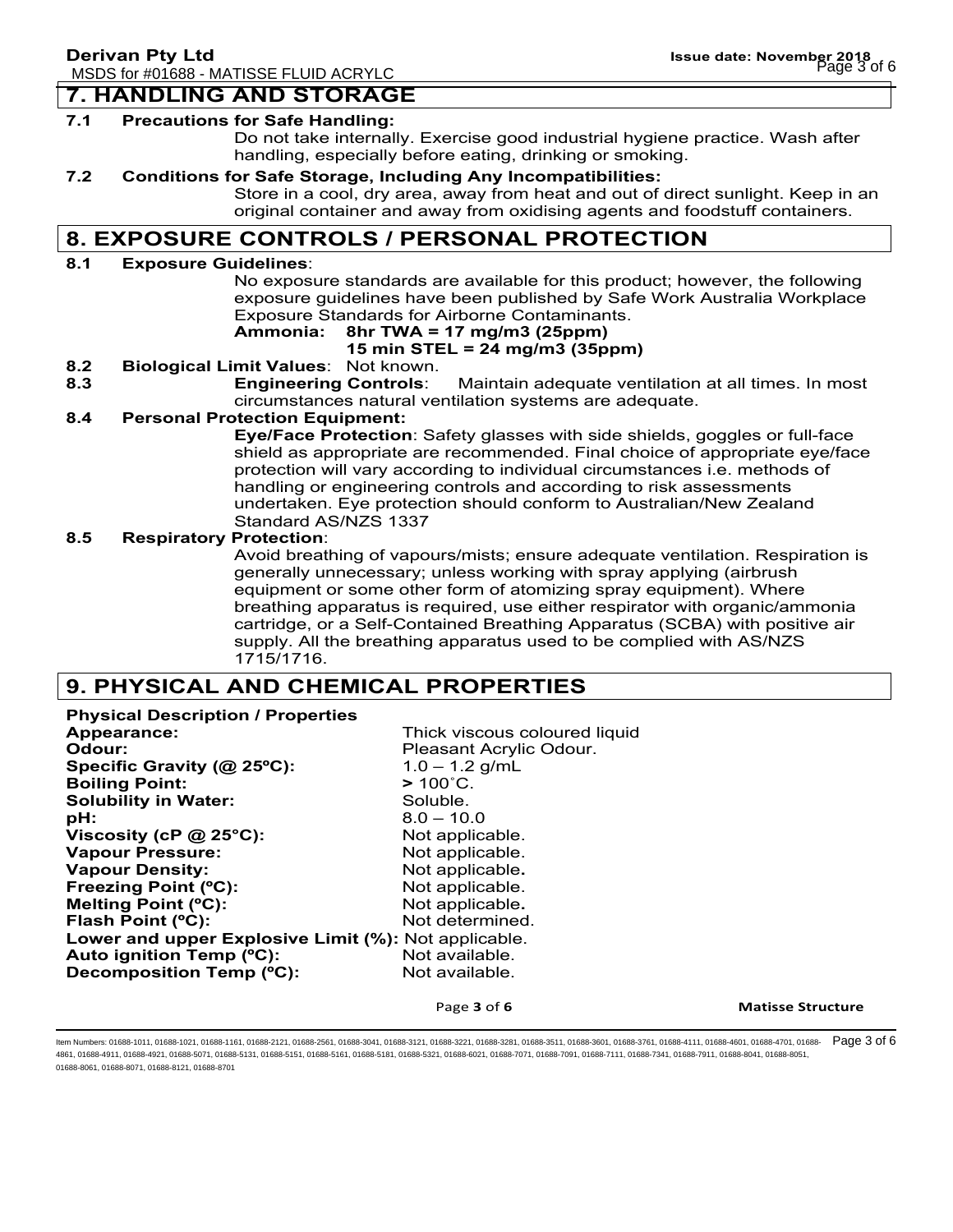## **10. STABILITY AND REACTIVITY**

- **10.1 Reactivity:** Not relevant. **10.2 Chemical Stability**: The product is stable under normal ambient and anticipated storage and handling conditions of temperature and pressure. **10.3 Conditions To Avoid**: Direct sunlight and heat. Avoid extreme temperatures (i.e. <5°C or >35°C)
- **10.4 Incompatible Materials and Possible Hazardous Reactions**:

Strong oxidising agents.

**10.5 Hazardous Decomposition Products:**

Under fire conditions, toxic fumes may be emitted. In extreme heat oxides of carbon and sulphur dioxide gas may be released.

#### **11. TOXICOLOGICAL INFORMATION**

- **11.1 Likely Route of Exposure**: [ ] Inhalation [X] Skin contact [X] Ingestion
- **11.2 Health Effects From Likely Route of Exposure:**
- **Acute Ingestion:** This material may be discomforting to the gastro-intestinal tract. May produce diarrhoea, bloated stomach and occasional vomiting. **Eye: Exercise 2.1** Discomforting to the eyes and is capable of causing a mild, temporary redness of the conjunctiva (similar to wind-burn). **Skin:** The product is considered relatively harmless to the skin. Irritation and skin reactions are possible with sensitive skin. **Inhalation:** Not normally a hazard due to non-volatile nature of the product. **Chronic Ingestion:** No known applicable information. **Skin:** No known applicable information. **Inhalation:** No known applicable information.
- **11.3 Other Information:** No known applicable information.

## **12. ECOLOGICAL INFORMATION**

- **12.1 Eco toxicity:** Not data available.
- **12.2 Persistence and Degradability:** Biodegradable.
- **12.3 Bioaccumulation Potential:** No information available.
- **12.4 Mobility in Soil:** No information available.
- **12.5 Other Adverse Effects:** No adverse effects on bacteria are predicted

## **13. DISPOSAL CONSIDERATIONS**

- **13.1 Disposal Method:** Single unit: Dispose of into landfill. Large amounts: Reclaim or dispose of in accordance with local, state and federal regulations.
- **13.2 Disposal of Contaminated Packaging:** Recycle or landfill.
- 
- **13.3 Environmental Regulations:** Not relevant.

#### Page 4 of 6 **Matisse Structure**

ltem Numbers: 01688-1011, 01688-1021, 01688-1161, 01688-2121, 01688-2561, 01688-3041, 01688-3211, 01688-3281, 01688-3511, 01688-3761, 01688-3761, 01688-4711, 01688-4601, 01688-4701, 01688-4701, 01688-4701, 01688-4701, 0168 4861, 01688-4911, 01688-4921, 01688-5071, 01688-5131, 01688-5151, 01688-5161, 01688-5181, 01688-5321, 01688-6021, 01688-7071, 01688-7091, 01688-7111, 01688-7341, 01688-7911, 01688-8041, 01688-8051, 01688-8061, 01688-8071, 01688-8121, 01688-8701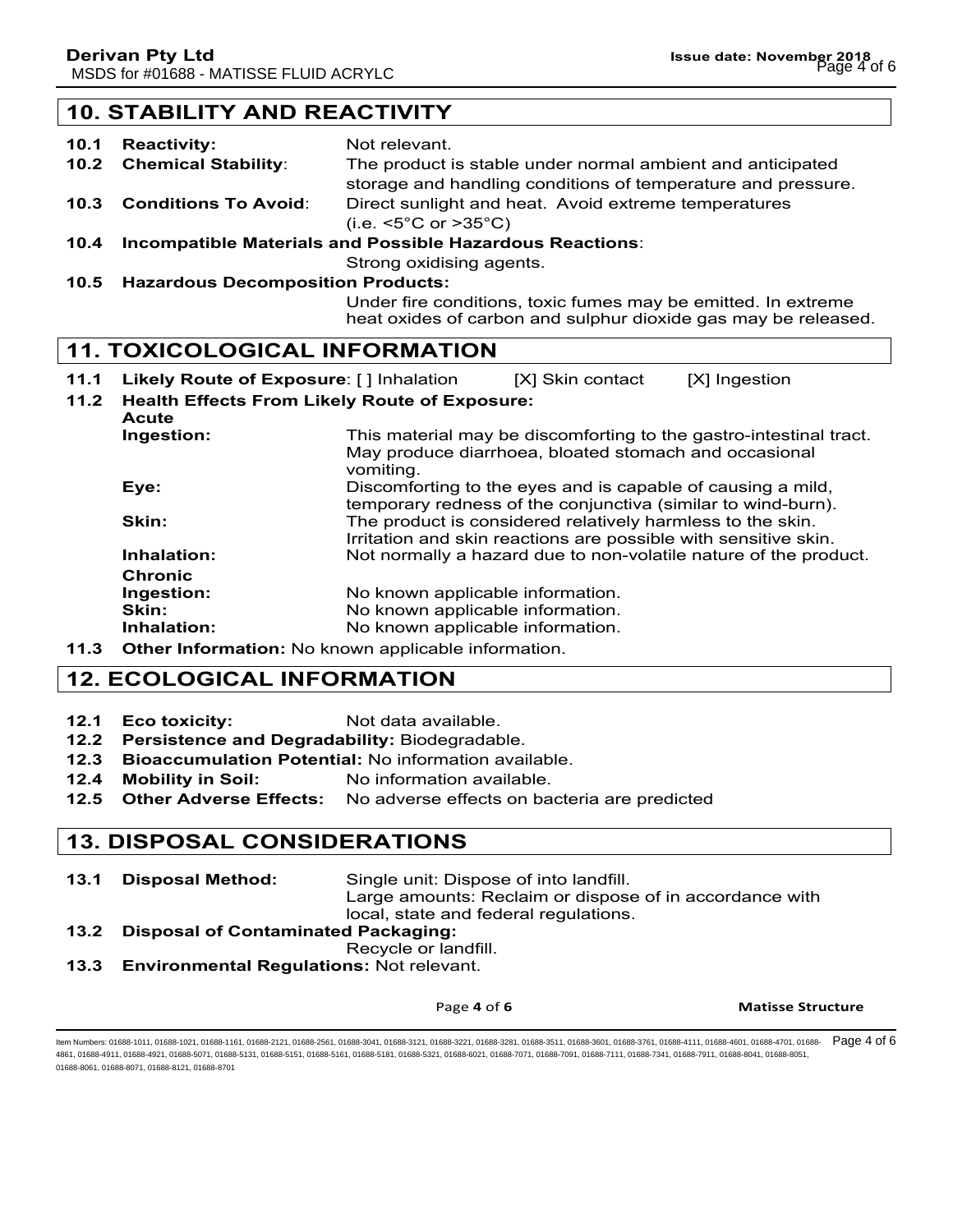## **14. TRANSPORT INFORMATION**

#### **14.1 UN Number:** Not applicable.

| . | ______________                |                 |
|---|-------------------------------|-----------------|
|   | 14.2 UN Proper Shipping Name: | Not applicable. |

- **14.3 Dangerous Goods Class: Not applicable.** 
	- **Packing Group:** Not applicable.
- **14.4 Environmental Hazards:** Not applicable.
- **14.5 Special Precautions During Transport:** Not applicable.
- **14.6 HAZCHEM Code:** Not applicable.

### **Additional Shipping Information:**

**Road and Rail Transport (ADG)**: Not classified as a Dangerous Good according to the Australian Code for the Transport of Dangerous Goods by Road and Rail (ADG Code) for transport by road and rail.

**Marine Transport (IMO/IMDG)**: Not classified as a Dangerous Good according to the International Maritime Organization Rules (Maritime Dangerous Goods Code - IMDG Code) for transport by sea.

**Air Transport (ICAO-IATA)**: Not classified as a Dangerous Good according to the International Civil Aviation Organization (ICAO) and International Air Transport Association (IATA) Dangerous Goods Regulations for transport by air. Note: May vary from country to country.

## **15. REGULATORY INFORMATION**

#### **15.1 SUSMP Poisons Schedule:** None allocated.

#### **15.2 Prohibition / Licensing Requirements:**

There are no applicable prohibition or notification / licensing requirements, including for carcinogens under Commonwealth, State or Territory legislation.

#### **15.3 Industrial Chemicals (Notification and Assessment) Act 1989:**

**Australia** All ingredients are listed on or exempt from the Australia Inventory of Chemical Substances (AICS).

**United States** (TSCA) All ingredients are on the inventory or exempt from listing.

## **16. OTHER INFORMATION**

**16.1 Issue Date: 7th November 2018. GHS Version: 1 16.2 Contact Points: Title / Position: Chemist. Telephone: (02) 9736 2022 (Australia: Weekdays 8.00am to 5.00pm).**

**E-mail: derivan@derivan.com.au**

#### **16.3 After Hours Emergency Medical Assistance: Poisons Information Centre.**

**Telephone: Australia: 13 1126 New Zealand: 0800 764 766.**

## **16.4 ALLERGIES**

To the best of our knowledge there has been no intentional addition of dairy, egg, nuts, grains, cereals and soy or gluten products to this product by either Derivan Pty Ltd or our raw material suppliers. Whilst none of our raw material suppliers SDS state that they do contain any of the allergens, we are not in a position to 100% guarantee that this product is free of the above listed products, due to the limited knowledge of our supplier's processes. Derivan Pty Ltd normal practices is not to provide a list of ingredients, due to commercial sensitivity but we welcome direct case by case communication with the end user to assist with this issue on a personal basis.

Page **5** of **6 Matisse Structure** 

ltem Numbers: 01688-1011, 01688-1021, 01688-1161, 01688-2121, 01688-2561, 01688-3041, 01688-3211, 01688-3281, 01688-3511, 01688-3761, 01688-3761, 01688-4711, 01688-4601, 01688-4701, 01688-4701, 01688-4701, 01688-4701, 0168 4861, 01688-4911, 01688-4921, 01688-5071, 01688-5131, 01688-5151, 01688-5161, 01688-5181, 01688-5321, 01688-6021, 01688-7071, 01688-7091, 01688-7111, 01688-7341, 01688-7911, 01688-8041, 01688-8051, 01688-8061, 01688-8071, 01688-8121, 01688-8701